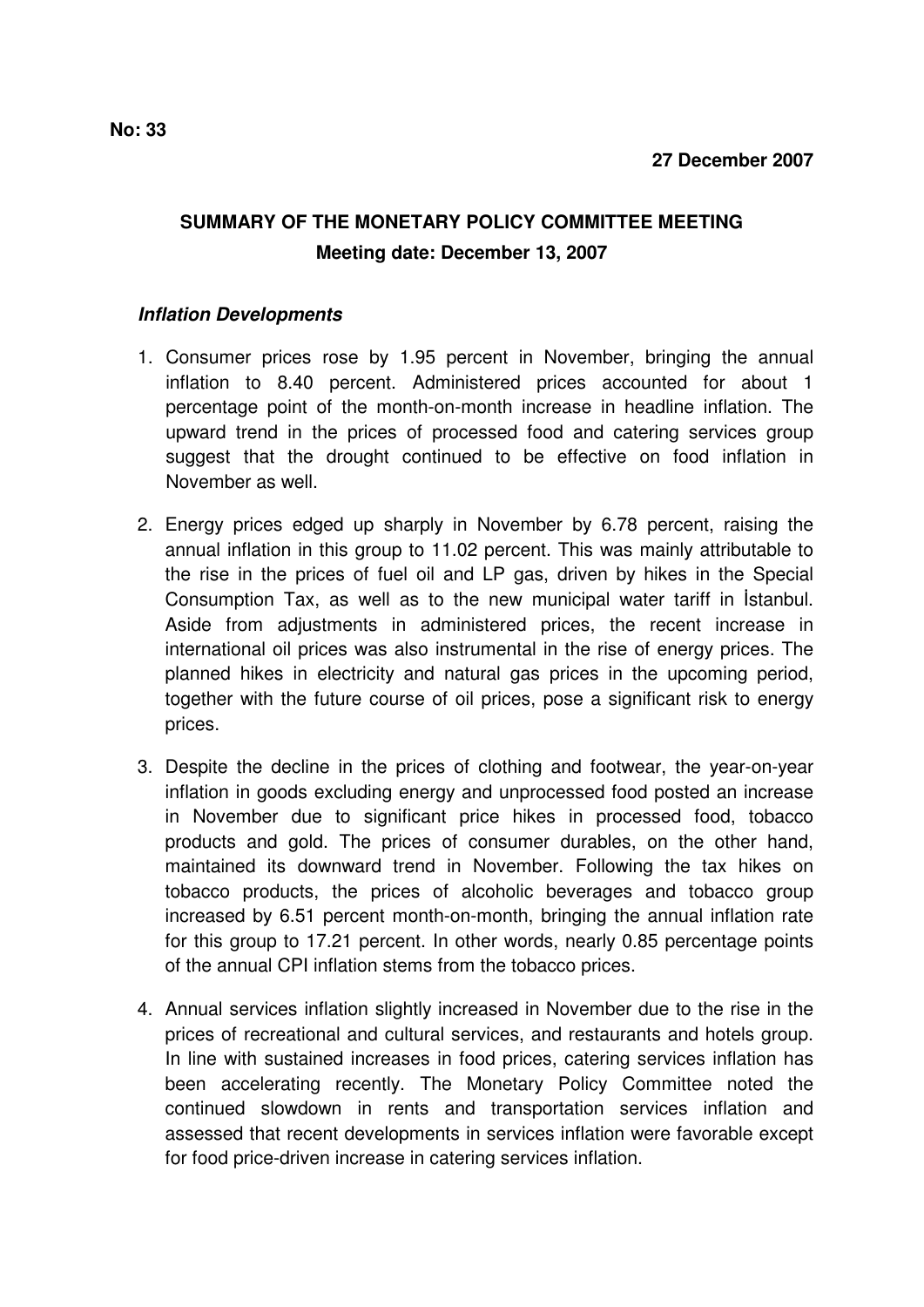5. Adverse developments in food prices due to drought and global factors have put an upward pressure on core inflation indicators via higher prices of processed food and catering services. Yet, the Committee assessed that readings on inflation do not present an unfavorable outlook when food-related items and administered prices are excluded. Therefore, inflation is expected to decelerate further despite the upside risks related to food and energy prices.

## **Factors Affecting Inflation**

- 7. Gross Domestic Product (GDP) increased by 1.5 percent in the third quarter of 2007 compared with the same period of last year. Seasonally adjusted figures, on the other hand, pointed to a 0.6 percent decline over the second quarter. Domestic demand gave a strong boost to GDP, while the public sector contributed to growth at a slower rate; the contribution of net foreign demand, however, was noticeably negative. While the lagged effects of the monetary tightening have continued, albeit at a weaker rate, temporary supply shocks in the agricultural sector have accentuated the slowdown in economic activity.
- 8. The contribution of private consumption demand to growth improved significantly over the third quarter, consistent with the leading indicators reported in previous reports. In seasonally adjusted terms, private consumption demand, which has grown modestly since mid-2006, increased by 2.3 percent in this period compared to the previous quarter, mainly on the back of spending on durables and semi- or non-durables.
- 9. Despite the rebound in private consumption demand, the pace of public consumption showed little change from previous quarters, whereas restrictive measures on the fiscal side has shown its impact on public investments. The recovery in domestic demand was mainly driven by private consumption, whereas private investments lost momentum on a quarterly basis.
- 10. Leading indicators for the fourth quarter points to a moderate recovery in economic activity. Industrial production grew by 7.9 percent year-on-year in October and was up markedly from September in seasonally adjusted terms. Indicators for private consumption and investment demand also suggest a similar outlook. According to the seasonally adjusted data, following a downbeat reading in September, domestic sales of automobiles grew rapidly in the October-November period compared to the third quarter. The CNBC-e consumption index also exceeded its third-quarter average. Moreover, imports of consumer goods jumped in October compared to the same month last year. Seasonally adjusted domestic sales of white goods also rebounded in October but remained below the third-quarter average.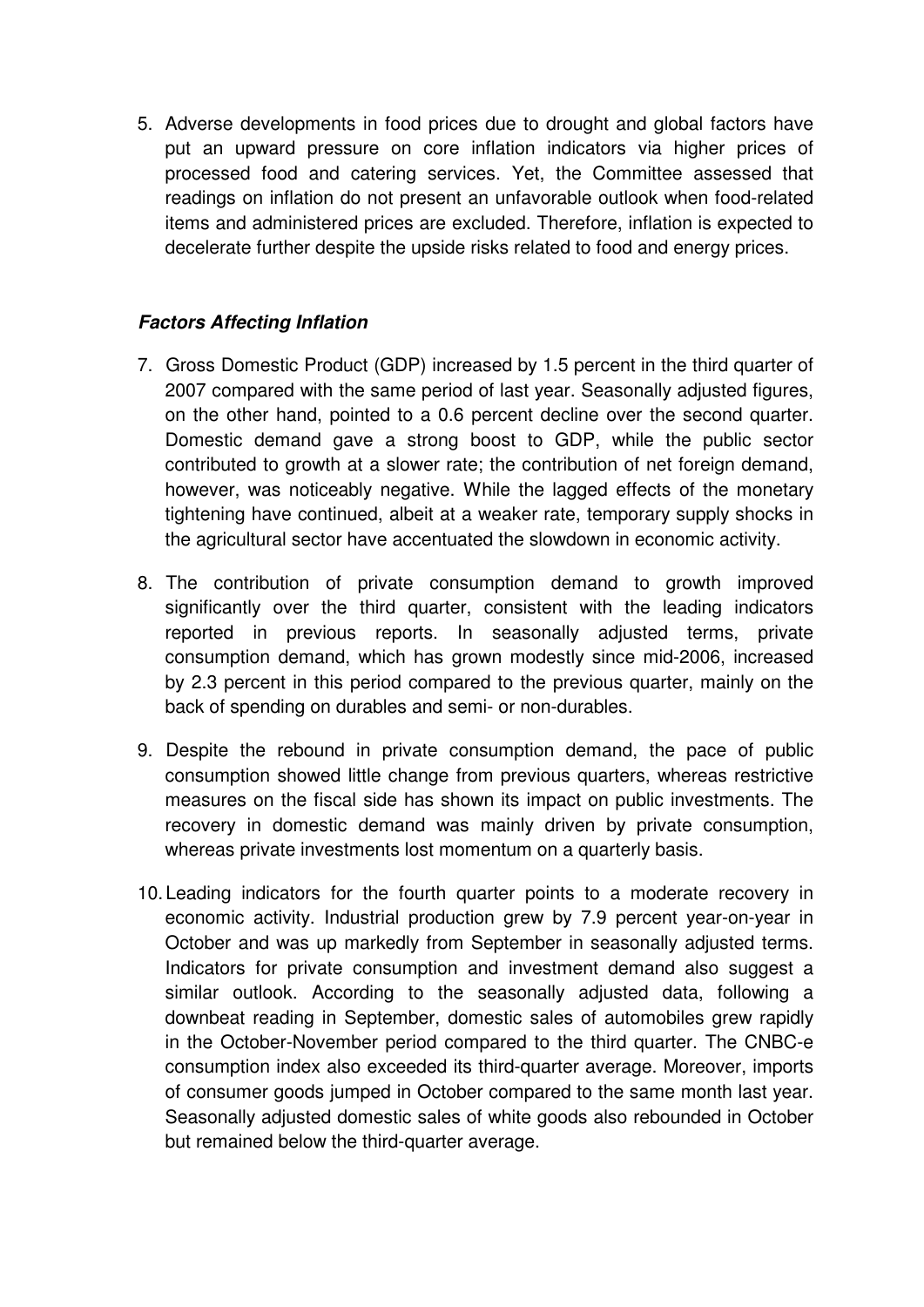- 11. Consumer loans also continue to increase at moderate rates. The Committee assessed that, in addition to the lagged effects of monetary tightening, ongoing problems in global credit markets were restrictive on the growth of consumer loans in the fourth quarter of 2007.
- 12. The Committee underlined the essence of investments for the sustained productivity gains. Despite a slowdown in machinery-equipment production, imports of machinery-equipment gained speed in October over September and also the preceding quarter. In addition, both production and imports in the electrical machinery industry increased significantly on a year-on-year and per quarter basis. Following a rebound in the third quarter, domestic sales of light commercial vehicles recorded high growth rates during the October-November period compared to the previous quarter. Imports of capital goods grew sharply by 41.3 percent in October on a year-on-year basis and seasonally adjusted figures point to a continued acceleration. In sum, leading indicators except for machinery-equipment production suggest that investments picked up in the fourth quarter on a yearly and quarterly basis.
- 13. Exports continue to expand owing to productivity gains and on the back of strong external demand. Preliminary data indicate that exports recorded a high growth rate in November in dollar terms. Nevertheless, according to quantity indices that exclude the price effect, real exports grew at a lower pace than real imports in the second half of the year. The strengthening demand for imported goods, particularly automobiles and commercial vehicles and other capital goods, signal that the contribution of net foreign demand to growth will continue to be negative in the last quarter.
- 14. To sum up, the modest recovery of the private demand continues, while aggregate demand conditions continue to support the disinflation process on the back of slowdown in public expenditures and net external demand.
- 15. The Committee noted that the recent labor market developments also contain valuable information on the current state of the economy. Readings on seasonally adjusted figures showed that the growth rate of services employment, particularly in wholesale/retail trade and in restaurants/hotels, has been slowing down since mid-2006. This trend became more pronounced in the third quarter of 2007. Accordingly, the decline in non-farm unemployment rate came to a halt in the past year. Looser labor market is likely to restrain wage inflation in the overall economy.
- 16. While employment in the industrial sector posted a year-on-year decrease in the third quarter of 2007, labor productivity has maintained its upward trend. Current trends in employment and production suggest that unit labor costs will slightly decline in the fourth quarter of 2007 owing to continued rise in productivity.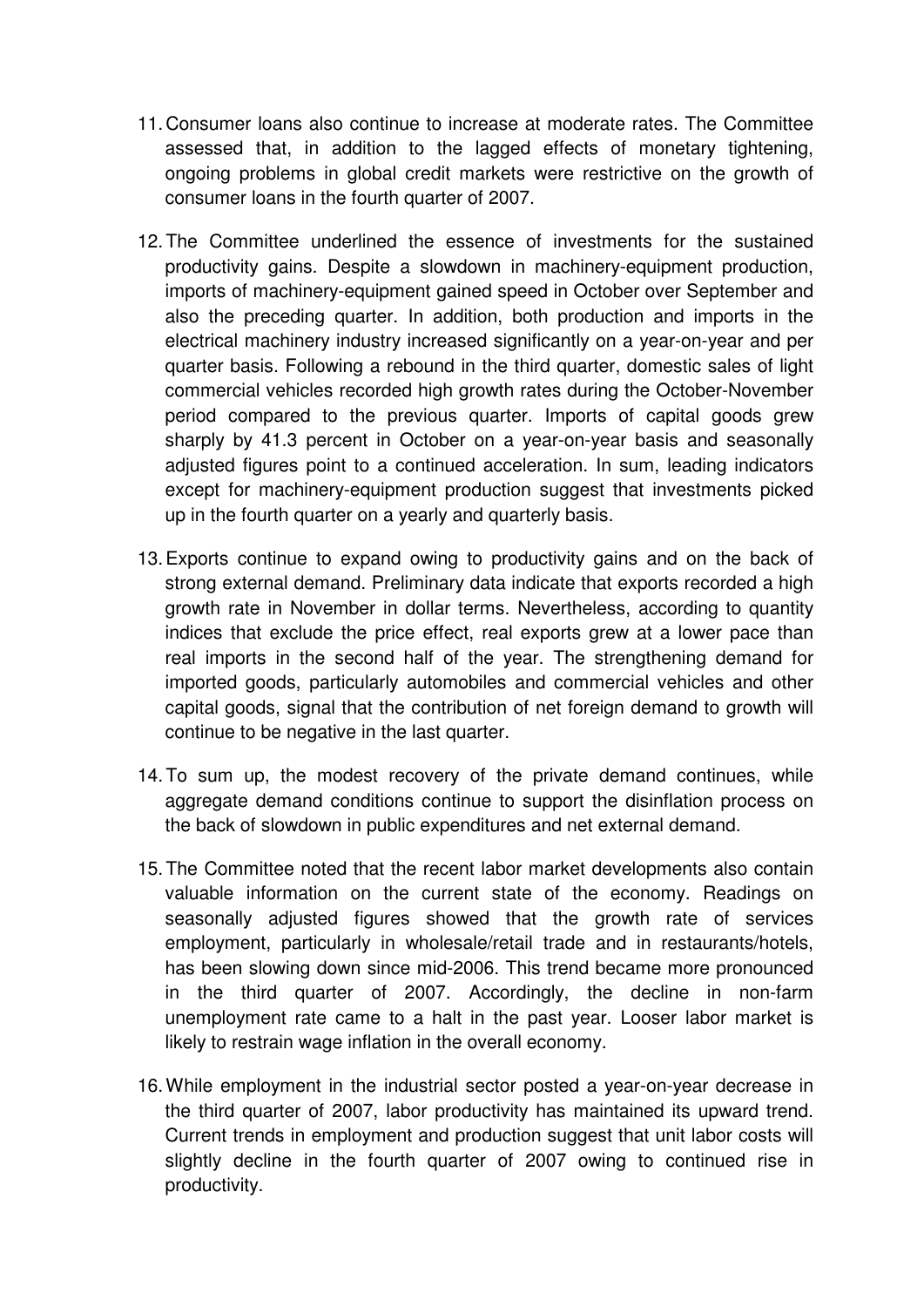## **Monetary Policy and Risks**

- 17. Drought and energy related supply shocks not only increase inflation temporarily but also have short term adverse effects on growth. In fact, the contraction in the agricultural output in 2007 explains much of the recent dynamics in inflation and output. The Committee underlined that the primary goal of the Central Bank of Turkey (the CBT) is to achieve price stability, and noted that monetary policy remains restrictive even after the recent rate cuts.
- 18. The CBT is focused on attaining the medium term inflation target of 4 percent, in a framework where monetary policy does not react to temporary and exogenous shocks. The Committee, judging the recent rise in inflation as temporary, maintained the policy stance presented in the October Inflation Report, and assessed that, under a measured and cautious rate cut cycle, the risks against attaining the inflation target in the medium run are balanced. The timing and extent of further easing will depend on incoming information regarding global liquidity conditions, external demand, fiscal policy implementation and other factors affecting the medium term inflation outlook. Risks to the inflation and monetary policy outlook can be summarized as follows:
- 19. Ongoing uncertainties in global financial markets had an adverse impact on consumer and investor confidence. It has also tightened credit conditions, laying the ground for measured and cautious rate cuts. Nonetheless, there are still difficulties in assessing the overall risk. Uncertainties on global risk appetite and the extent of slowdown in global growth persist, which poses risks on the outlook for monetary policy.
- 20. Food prices remain as an important risk factor for inflation. Besides the drought-related factors, increased demand for bio-fuels drives up world prices for many farm products such as corn and wheat. Although there is some chance of a downward correction in unprocessed food prices, the processed food prices are likely to follow an elevated course in the short term. Yet, food inflation is expected to normalize in the medium term.
- 21. Although administered prices led to a rise in headline inflation recently, the impact on medium term expectations was rather limited. However, potential second round impacts of the planned hikes in electricity and natural gas prices compels the Committee to be cautious.
- 22. Accordingly, potential effects of rising food and energy prices on overall price setting behavior in the economy will be closely monitored.